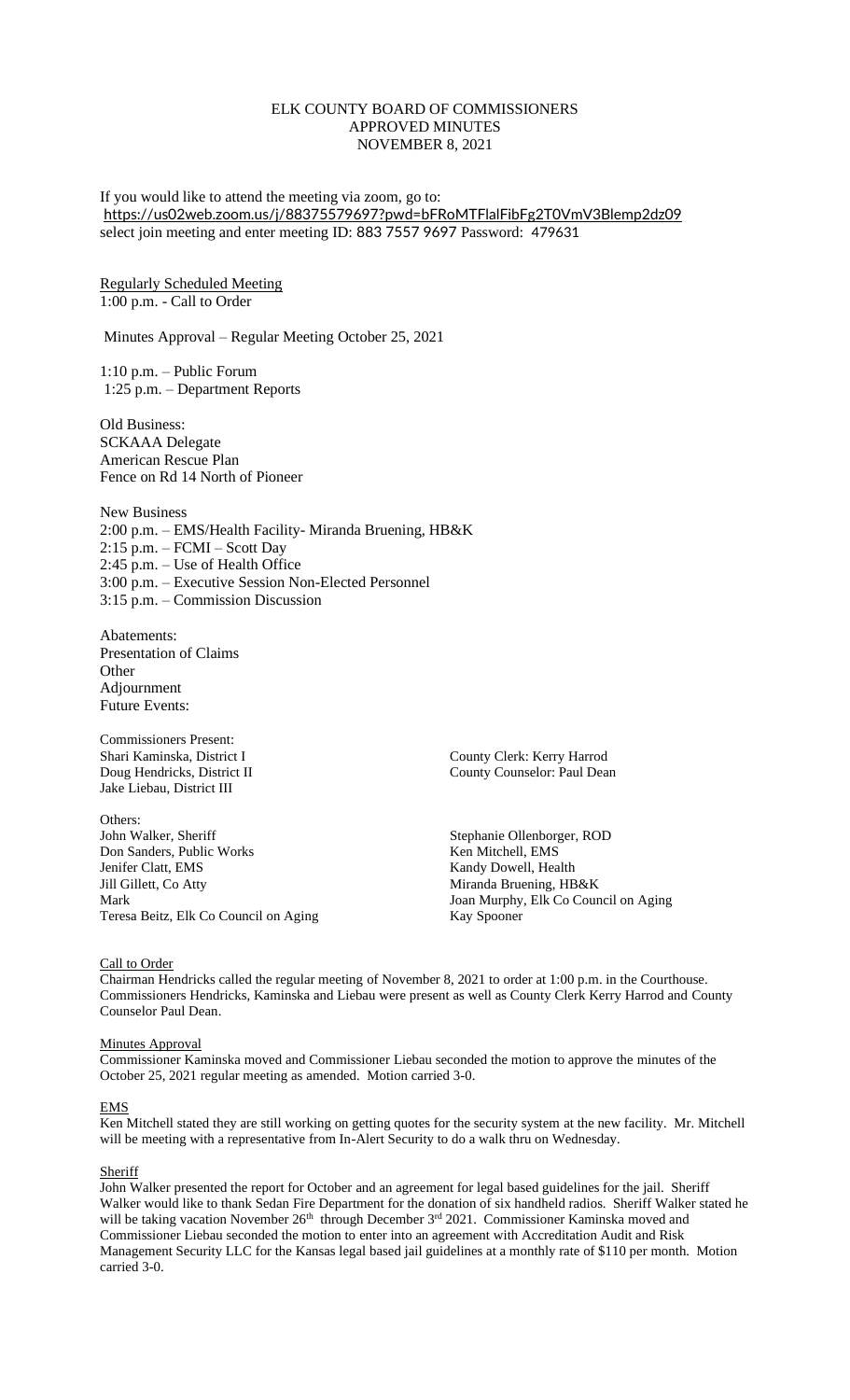## Health

Kandy Dowell stated there are four active COVID-19 cases. Mrs. Dowell said they are doing a lot of testing and giving booster shots.

# Register of Deeds

Stephanie Ollenborger stated she is still waiting on a copier quote from Dicks Business Machines.

## County Clerk

Kerry Harrod stated the City/School Canvass will be November 10, 2021 at 10:00 a.m. Mary with AFLAC will be here November 18, 2021 and Scott Day with FCMI will be here November 23, 2021 for insurance renewals.

### Rural Fire

The Commission gave the okay to sell a rural fire tanker that is no longer in service by sealed bid.

## Public Works

Road

Don Sanders presented work progress reports to the Commission.

Maintenance

There is another problem with the courthouse generator. The parts are ordered and Foley will install them when the parts arrive.

### Executive Session 1:43 p.m.

Commissioner Kaminska moved and Commissioner Liebau seconded the motion to go into executive session to discuss employee performance for 7 minutes with Jill Gillett, Don Sanders and Paul Dean present. Motion carried 3-0.

Back in session 1:50 p.m. No action.

## EMS/Health Facility

Discussion was had regarding the pay application, change order tracking days, and price differences between fixtures and conduit in the ambulance bay. Commissioner Kaminska moved and Commissioner Liebau seconded the motion to approve a change order on the EMS/Health Department Building in the amount of \$4,550.00 for electrical reels and other incidentals. Motion carried 3-0. The next site meeting will be Friday, November 19, 2021 at 2:00 p.m.

#### Day Insurance Solutions

Scott Day presented three different proposals for health insurance, a 0%, 1% and a 2% rate increase. Commissioner Kaminska moved and Commissioner Liebau seconded the motion to renew the health insurance plan with Freedom Claims Management at a 1% increase for 2022. Motion carried 3-0. Commissioner Kaminska moved and Commissioner Liebau seconded the motion to renew the dental contract with Delta Dental with a 1.6% increase for 2022. Motion carried 3-0. The vision insurance with Vision Care Direct has no rate increase for 2022.

#### Future use of Health Office Space

Discussion was had regarding who would occupy the health office once the new facility is built. There are four options at the present time; Extension Director, Elk County Council on Aging, Breakroom, Road & Bridge. No action was made at this time.

#### Break 3:25 p.m.

Commissioner Liebau moved and Chairman Hendricks seconded the motion to take a 5-minute break. Motion carried 2-0.

Back in session 3:30 p.m.

### SCKAAA Delegate

The County is still looking for a delegate.

## American Rescue Plan

Kerry Harrod stated the survey is still on the county website. To view the survey, go to [www.elkcountyks.org](http://www.elkcountyks.org/)

#### Fence on Road 14 North of Pioneer

Discussion was had regarding obtaining a map from 1973.

#### Executive Session 3:40 p.m.

Commissioner Liebau moved and Commissioner Kaminska seconded the motion to go into executive session to discuss non-elected personnel for 10 minutes with Kerry Harrod and Paul Dean present. Motion carried 3-0.

Back in session 3:50 p.m. No action taken.